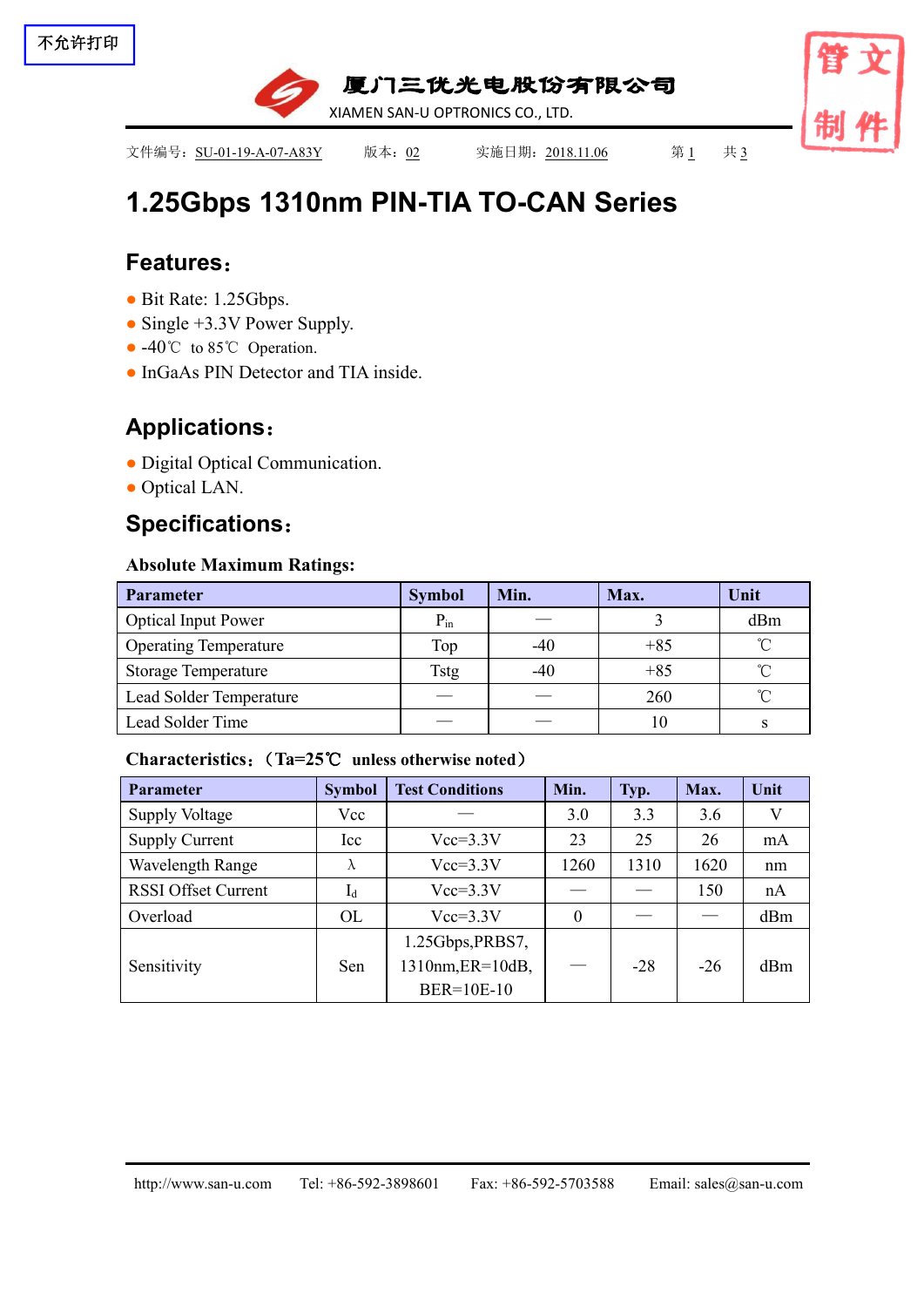

# **Key Materials**

| Materials  | Part Number |
|------------|-------------|
| PIN PD     | 0000020202  |
| <b>TIA</b> | 0000090011  |

**Mechanical Dimension and Pin Assignment:**